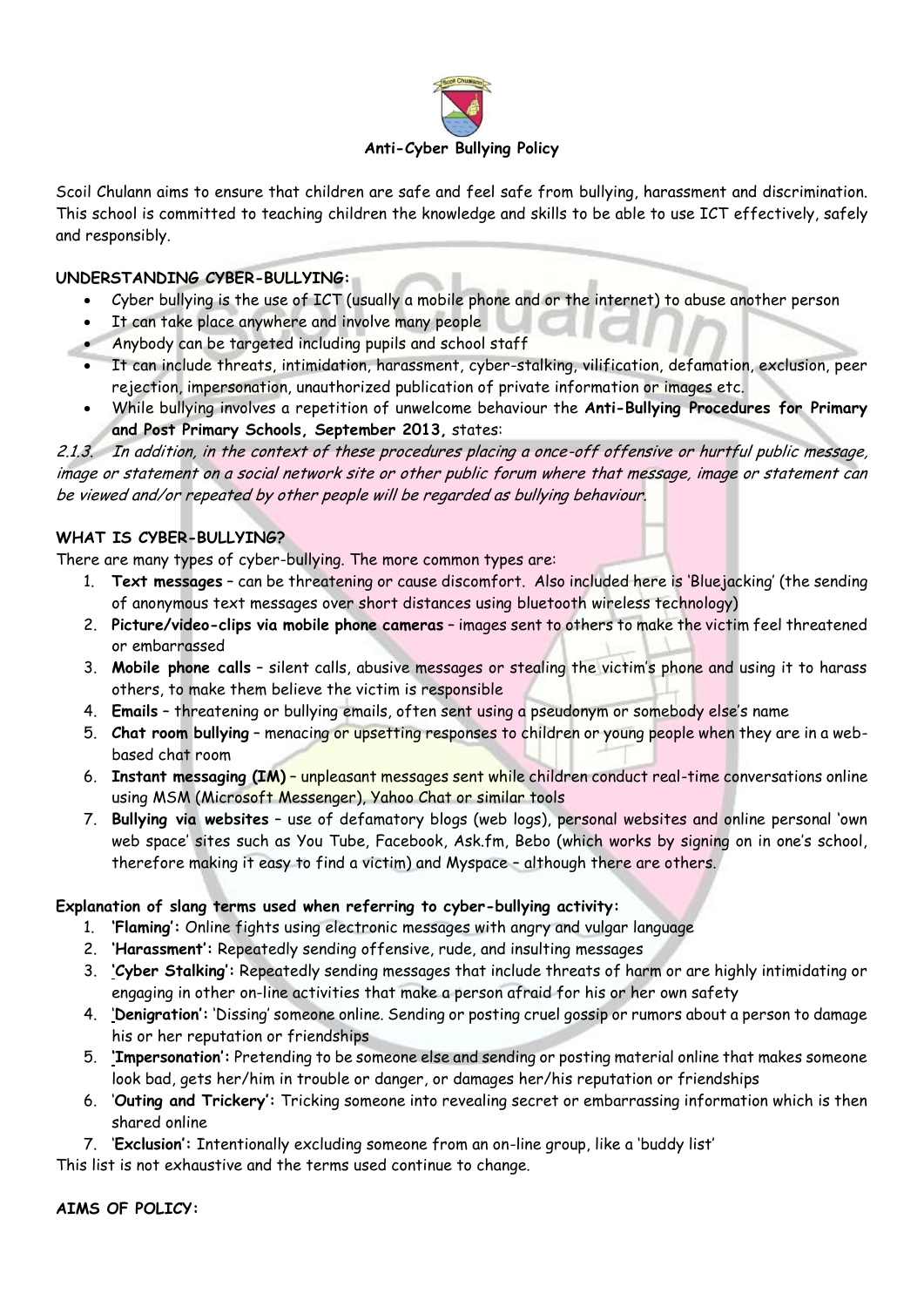- To ensure that pupils, staff and parents understand what cyber bullying is and how it can be combated
- To ensure that practices and procedures are agreed to prevent incidents of cyber-bullying
- To ensure that reported incidents of cyber bullying are dealt with effectively and quickly.

# **PROCEDURES TO PREVENT CYBER-BULLYING:**

- Staff, pupils, parents and Board of Management (BoM) will be made aware of issues surrounding cyber bullying through the use of appropriate awareness-raising exercises
- Pupils will learn about cyber bullying through Social, Personal and Health Education (SPHE), assemblies, friendship week activities and other curriculum projects
- The school will engage a speaker to facilitate a workshop on cyber bullying for 5th and 6th classes annually. Classes 1st to 6th will participate in the 'Bullying in a Cyber World' programme.
- Staff CPD (Continuous Professional Development) will assist in learning about current technologies
- Parents will be provided with information and advice on how to combat cyber bullying
- Pupils will sign an Acceptable Use of ICT (Information and Communication Technology) contract
- Parents will be expected to sign an Acceptable Use of ICT contract prior to enrolment and to discuss its meaning with their children
- Pupils and parents will be urged to report all incidents of cyber bullying to the school
- All reports of cyber bullying will be investigated, recorded, stored in the Principal's office and monitored regularly
- Procedures in our school Anti-bullying Policy shall apply
- The police will be contacted in cases of actual or suspected illegal content
- This policy will be reviewed annually. Pupils, parents and staff will be involved in reviewing and revising this policy and any related school procedure

# **INFORMATION FOR PUPILS:**

If you are being bullied by phone or on the Internet:

- Remember, bullying is never your fault. It can be stopped and it can usually be traced.
- Don't ignore the bullying. Tell someone you trust, such as a teacher or parent or call an advice line.
- Try to keep calm. If you are frightened, try to show it as little as possible. Don't get angry, it will only make the person bullying you more likely to continue.
- Don't give out your personal details online if you are in a chat room, do not say where you live, the school you go to, your email address etc. All these things can help someone who wants to harm you to build up a picture about you.
- Keep and save any bullying emails, text messages or images. Then you can show them to a parent or teacher as evidence.
- If you can, make a note of the time and date bullying messages or images were sent, and note any details about the sender
- There is plenty of online advice on how to react to cyber bullying. For example, Ie.reachout.com and www.wiredsafety.org have some useful tips.

#### **Text/video messaging**

- You can easily stop receiving text messages for a while by turning-off incoming messages for a couple of days. This might stop the person texting you by making them believe you've changed your phone number
- If the bullying persists, you can change your phone number. Ask your mobile service provider about this.
- Don't reply to abusive or worrying text or video messages.
- Your mobile service provider will have a number for you to ring or text to report phone bullying. Visit their website for details.
- Don't delete messages from cyber bullies. You don't have to read them, but you should keep them as evidence.